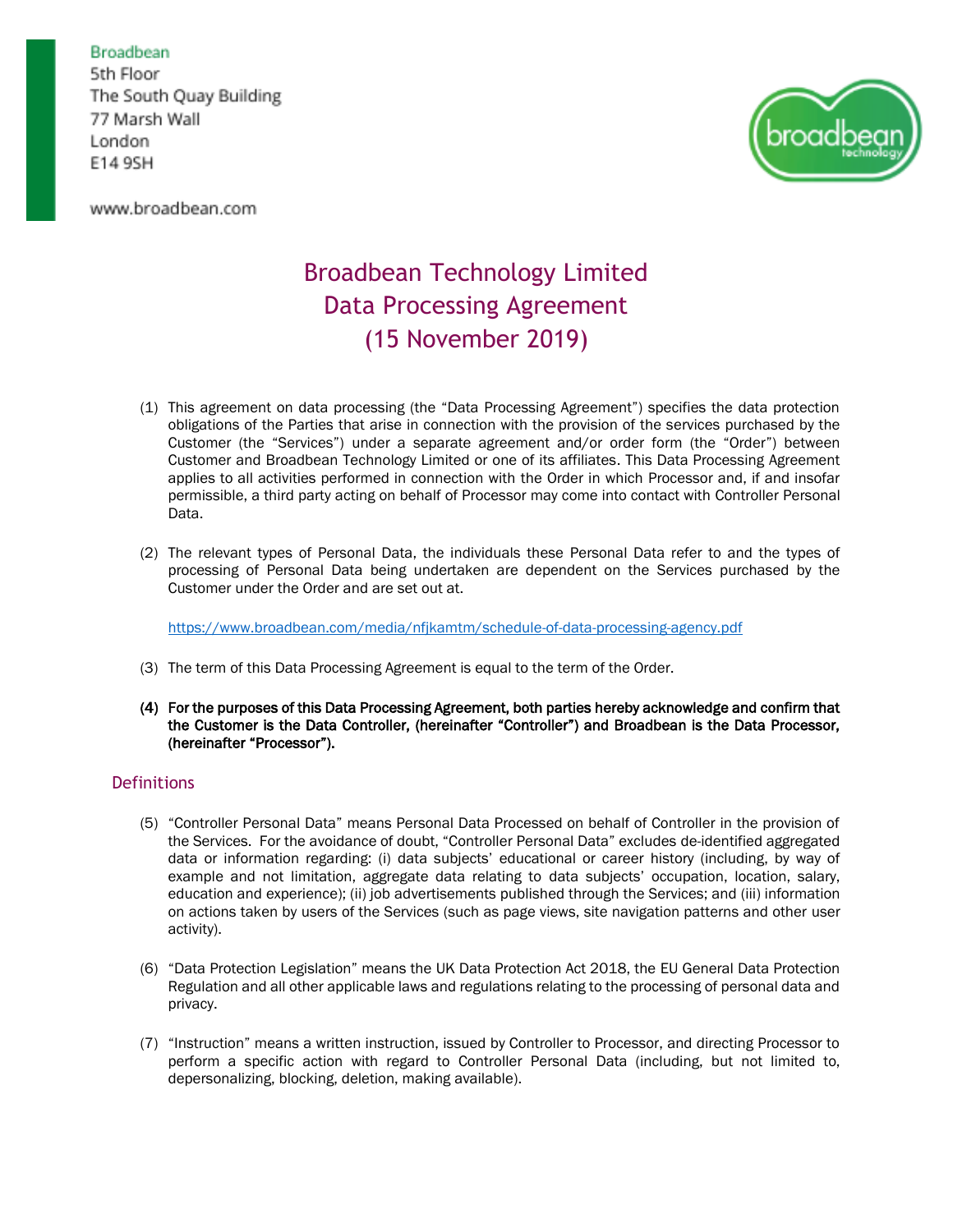

## www.broadbean.com

- (8) "Personal Data" means any information relating to an identified or identifiable natural individual as defined by applicable Data Protection Legislation.
- (9) "Processing" means processing of Personal Data on behalf of Controller as defined by applicable Data Protection Legislation.
- (10)"Standard Contractual Clauses" means an agreement comprised of the standard contractual clauses for the transfer of personal data to processors established in third countries under the EU Data Protection Directive contained in the annex to European Commission decision 2010/87/EC of 5 February 2010 on standard contractual clauses for the transfer of personal data to processors established in third countries.

## Scope and responsibility

(11)Both parties shall assist each other in complying with their applicable obligations under applicable Data Protection Legislation. Each Party shall at all times comply with the applicable Data Protection Legislation with regards to the provision of the Services under the Order.

## Obligations of Processor

(12)Processor shall Process Controller Personal Data on behalf of Controller and in accordance with applicable Data Protection Legislation, this Data Processing Agreement and the Controller's Instructions. Processor's interpretation of those Instructions in so far as it applies to the Services specified on the order can be found at

<https://www.broadbean.com/media/nfjkamtm/schedule-of-data-processing-agency.pdf>

and Controller hereby acknowledges that the Processing specified at the above link comprise its Instructions to the Processor. If Processor is required to Process the Personal Data for any other purpose by applicable law, Processor will inform the Controller of this legal requirement, to the extent permitted to do so by the applicable law. Processor shall not Process Personal Data for its own purposes and shall keep Controller Personal Data logically separate to data processed on behalf of any third party.

- (13)Processor shall notify Controller immediately if, in Processor's reasonable opinion, an Instruction breaches the Data Protection Legislation.
- (14)Processor shall take appropriate technical and organizational measures against unauthorised or unlawful Processing of Controller Personal Data and against accidental loss, destruction, damage, alteration or disclosure of Controller Personal Data taking into account the nature of the Processing as set out at:

[https://legal.broadbean.com/dpa/schedule-of-data-protection-measures.pdf](https://www.broadbean.com/media/p3ihtjh4/schedule-of-data-protection-measures.pdf)

The Controller acknowledges that the technical and organizational measures set out in the above link are subject to technical progress and development. Processor may implement without advance notification to the Controller adequate alternative measures, providing these are no less adequate than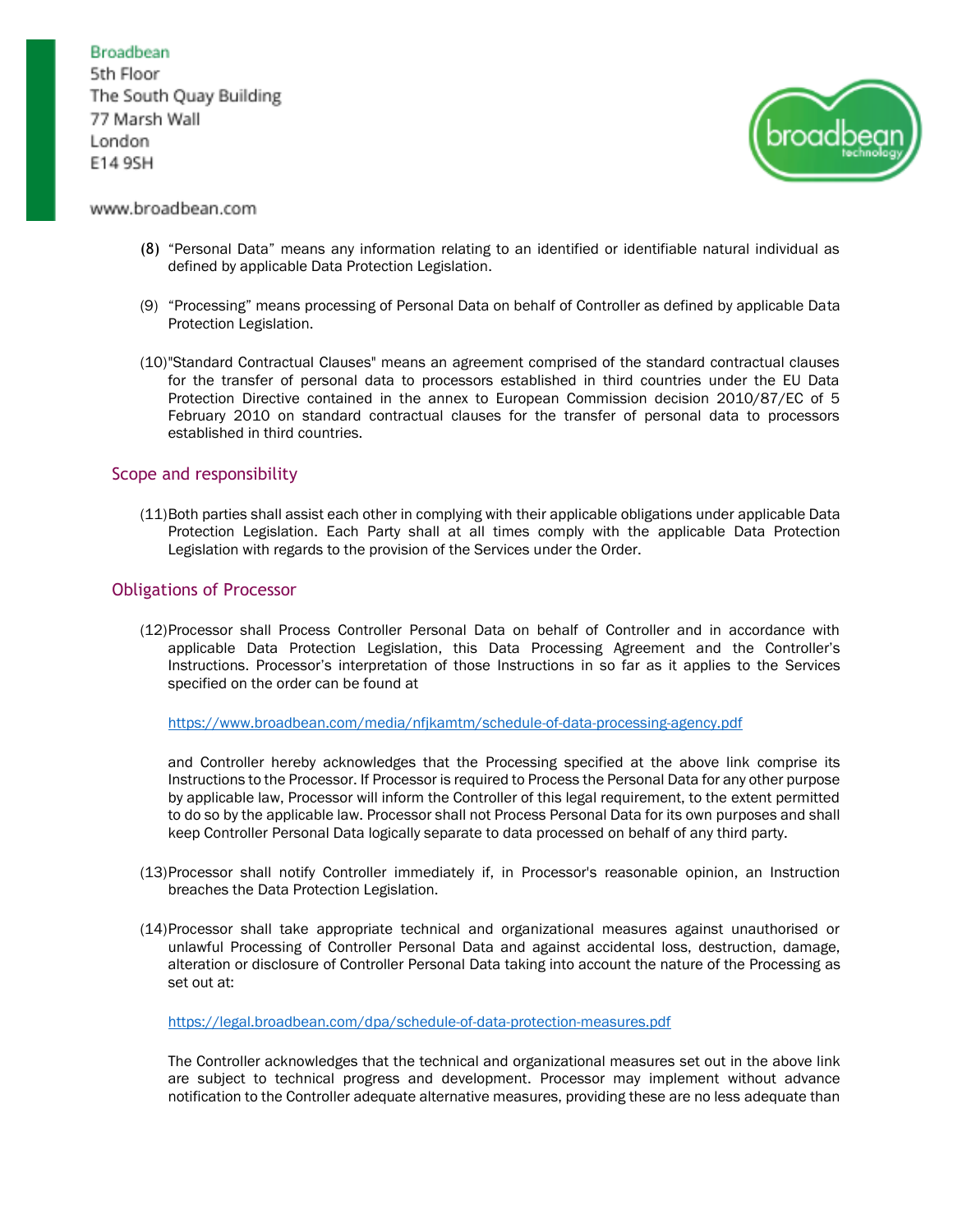

## www.broadbean.com

the level of security provided by the specified measures accepted by Controller at the time of signing the Order.

- (15)If Processor becomes aware of breaches of security leading to the accidental or unlawful destruction, loss, alteration, unauthorised disclosure of, or access to, Controller Personal Data ("Personal Data Breach"), Processor shall notify Controller without undue delay and provide details of such Personal Data Breach to Controller. In the event of a Personal Data Breach, Processor will without undue delay (i) take action to investigate the Personal Data Breach and to identify, prevent recurrence and make reasonable efforts to mitigate the effects of any such Personal Data Breach and (ii) to carry out any recovery or other action necessary to remedy the Personal Data Breach.
- (16)Controller agrees that an unsuccessful security incident will not be subject to disclosure as per clause 15. An unsuccessful Security incident is one that does not lead to any unauthorised access to Controller Personal Data or to any of the hardware or facilities of the Processor used for storing Personal Data of the Controller. This includes but is not limited to port scans, denial of service attacks, pings and other such broadcast attacks on firewalls and unsuccessful log-on attempts.
- (17)The Processor shall ensure that all personnel who have access to Company Personal Data under the terms of this Data Processing Agreement are contractually obligated to maintain confidentiality. Processor shall ensure that all personnel who have access to Controller Personal Data have undertaken training in relation to the handling of Personal Data and applicable Data Protection Legislation.
- (18)Processor shall maintain records of all Personal Data Processing activities carried out on behalf of Controller containing the information prescribed in applicable Data Protection Legislation (including but not limited to the type of Personal Data Processed and the purposes for which they are processed). The Processor has made these records available at:

<https://www.broadbean.com/media/nfjkamtm/schedule-of-data-processing-agency.pdf>

(19)Controller Personal Data will be stored by Processor exclusively within the territory of a member state of the European Union, the European Economic Area ("EEA") or the United Kingdom. To the extent that Processing of Controller Personal Data in the course of providing the Services under the Order involves the transfer of Controller Personal Data from the EEA to outside the EEA, either directly or via onward transfer, to any country or recipient: (i) not recognized by the European Commission as providing an adequate level of protection for Personal Data and (ii) not covered by a suitable framework recognized by the relevant authorities or courts as providing an adequate level of protection for Personal Data, in each case from time to time, the Data Exporters and the Data Importer (in each case as defined below) hereby enter into the Standard Contractual Clauses with each other. Customer and all affiliates of Customer, in each case only where they are established within the EEA, that have purchased Services under the Order shall be deemed "Data Exporters" as defined in the Standard Contractual Clauses; and affiliates of Processor established outside of the EEA shall be deemed to be the "Data Importers" as defined in the Standard Contractual Clauses. The appendices to the Standard Contractual Clauses entered into pursuant to this clause 19 are set out at

[https://legal.broadbean.com/dpa/scc-appendices.pdf](https://www.broadbean.com/media/dx2ln1oj/scc-appendices.pdf)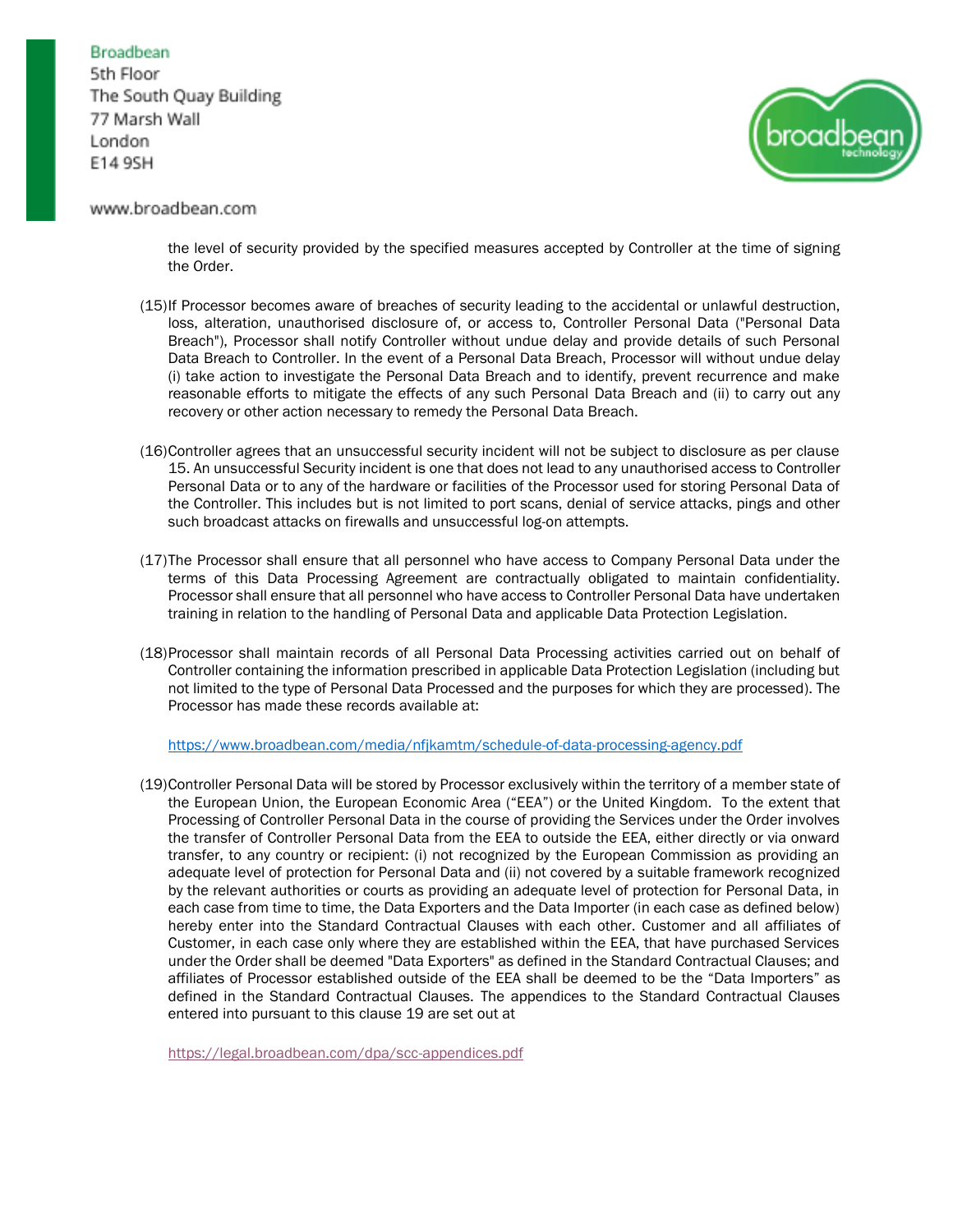# Broadbean

5th Floor The South Quay Building 77 Marsh Wall London E14 9SH



## www.broadbean.com

- (20)Processor shall make available to Controller on request in a timely manner such information as is reasonably required by Controller to demonstrate Processor's compliance with its obligations under Data Protection Legislation and this Data Processing Agreement.
- (21) Processor shall permit audits conducted by the Controller or another auditor mandated by the Controller for the purpose of demonstrating the Processor's compliance with its obligations under applicable Data Protection Legislation and this Data Processing Agreement. The Parties agree that such audits, and the audits described in clause 5(f), clause 11 and clause 12(2) of the Standard Contractual Clauses, shall be carried out in accordance with the following specifications:

Upon Controller's request, and subject to the confidentiality obligations set forth in the Order, the Processor shall make available to Controller (or Controller's independent, third-party auditor that is not a competitor of Processor or its affiliates) information regarding Processor's compliance with the obligations set forth in this Data Processing Agreement in the form of third-party certifications and audits to the extent Processor makes them generally available to its customers. Controller may contact Processor in accordance with the "Notices" Section of the Order to request an on-site audit of the procedures relevant to the protection of Controller Personal Data. Before the commencement of any such on-site audit, Controller and Processor shall mutually agree upon the scope, timing, and duration of the audit. Controller shall promptly notify Processor with information regarding any non-compliance discovered during the course of an audit. Controller shall be responsible for all costs relating to an audit.

The controller acknowledges that due to security constraints physical access to the subcontracted hosting facilities as set out in the link below may not be possible and this will not be considered a breach of the Controller's right to audit[:](https://www.broadbean.com/media/4mhpgf2i/schedule-of-subcontractors.pdf)

[https://legal.broadbean.com/dpa/schedule-of-subcontractors.pdf](https://www.broadbean.com/media/4mhpgf2i/schedule-of-subcontractors.pdf)

# Obligations of Controller

- (22)Controller is responsible for securing data subject's rights. Processor shall assist Controller in securing such rights.
- (23)Any additional reasonable costs arising in connection with the return or deletion of Controller Personal Data after the termination or expiration of the Order shall be borne by Controller.
- (24)Controller is solely responsible for securing a legal basis for Processing of the Controller Personal Data by Processor in the provision of the Services. Controller hereby indemnifies Processor against all claims, and other applicable actions brought by any Data Subject/s where Controller has failed to have a legal basis for the Processing of the Controller Personal Data by Processor in the provision of the Services.

# Enquiries by Data Subjects to Controller

(25)Where Controller is obliged, under the Data Protection Legislation, to provide information to an individual or a government, regulatory or supervisory authority about the Processing of his or her Personal Data, taking into account the nature of the Processing and the information available to the Processor,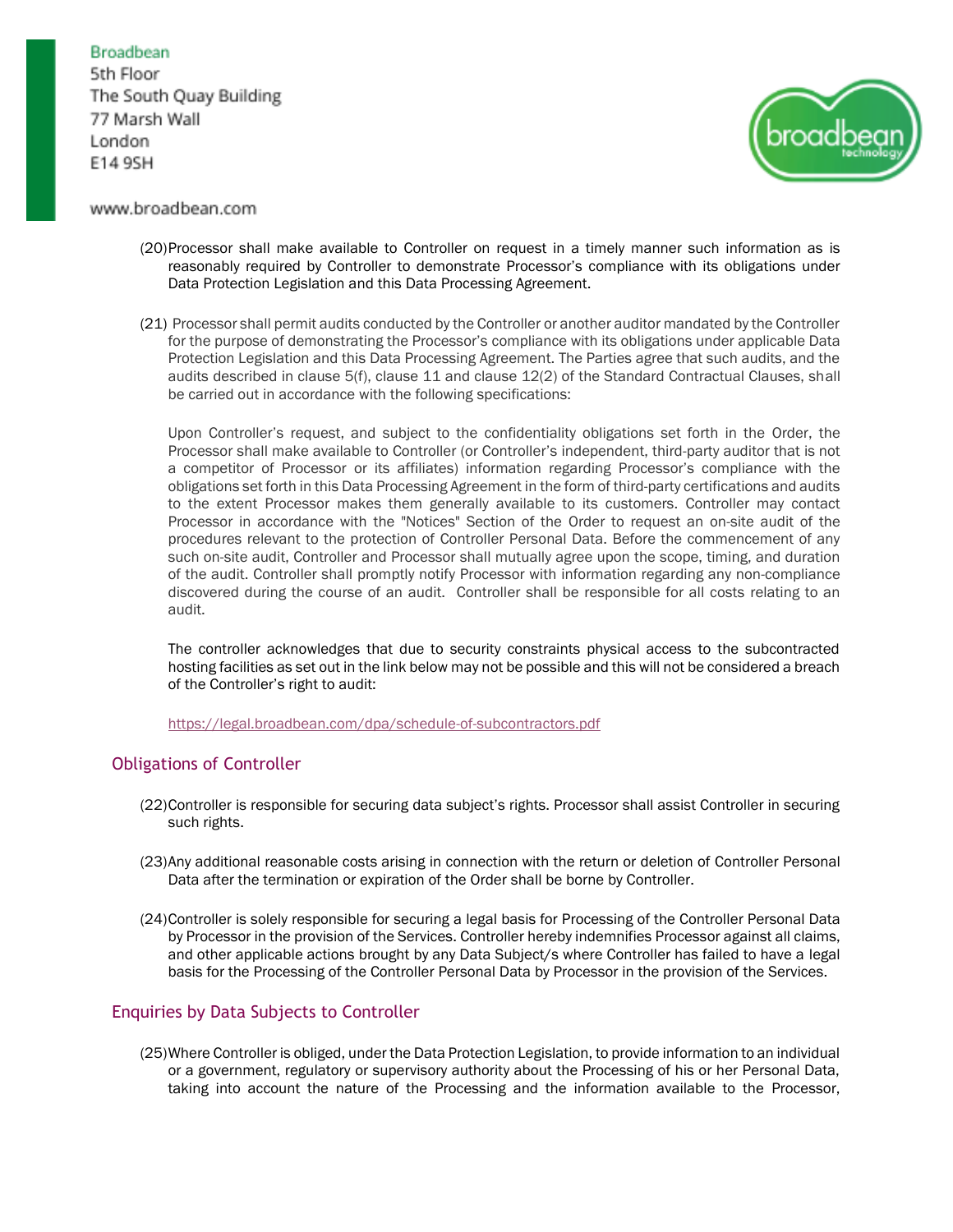

## www.broadbean.com

Processor shall assist Controller by appropriate technical and organisational measures, insofar as this is possible, for the fulfilment of the Controller's obligation to respond to requests.

(26)If a data subject should apply directly to Processor to request access to, or the rectification, erasure, restriction or portability of, his personal data, or to object to the Processing of his Personal Data, Processor will forward this request to Controller without undue delay, and no later than 5 working days after receipt. Processor will only correct, delete or block the Personal Data Processed on behalf of Controller when instructed to do so in writing by the Controller.

## **Subcontractors**

(27)Controller acknowledges and agrees (including for purposes of clause 5(h) of the Standard Contractual Clauses) that (a) affiliates of Processor are retained as subcontractors; and (b) Processor and its affiliates engage third party subcontractors to Process Company Personal Data in connection with the provision of the Services. A list of sub-processors used by the Processor in the Processing of Controller Personal Data is set out at:

#### <https://www.broadbean.com/media/4mhpgf2i/schedule-of-subcontractors.pdf>

Having regard to clauses 28 and 29 below Controller acknowledges that the list may be updated from time to time on the condition that prior notice is given by the Processor to the Controller account administrator, and allowing the Controller reasonable opportunity to object to the changes. If Controller has a reasonable basis to object to Processor's use of a new subcontractor, Controller shall notify Processor promptly in writing within seven working days after receipt of Processor's notice. In the event Controller objects to a new subcontractor(s) and that objection is not unreasonable Processor will use reasonable efforts to make available to Controller a change in the affected Services or recommend a commercially reasonable change to Controller's configuration or use of the affected Services to avoid Processing of Controller Personal Data by the objected-to new subcontractor without unreasonably burdening Controller. If Processor is unable to make available such change within a reasonable period of time, which shall not exceed 60 days, Company may terminate the Order in respect only to those Services which cannot be provided by Processor without the use of the objected- to new subcontractor, by providing written notice to Processor. Controller shall receive a refund of any prepaid fees for the period following the effective date of termination in respect of such terminated Services.

- (28)Processor shall contractually require such subcontractors to comply with obligations that are substantially similar to those set forth herein, including in particular, but not limited to, the contractual requirements for confidentiality, data protection and data security.
- (29)Where a subcontractor fails to fulfil its obligations under any sub-processing agreement, Processor will remain fully liable to Controller for the fulfilment of its obligations under this Data Processing Agreement.

### Deletion and/or return of data and data retention

(30)Within 40 days of the end date shown on the Order or upon written request from the Controller if earlier, Processor will delete Controller Personal Data in compliance with the Data Protection Legislation. A deletion log will be created and made available on request.